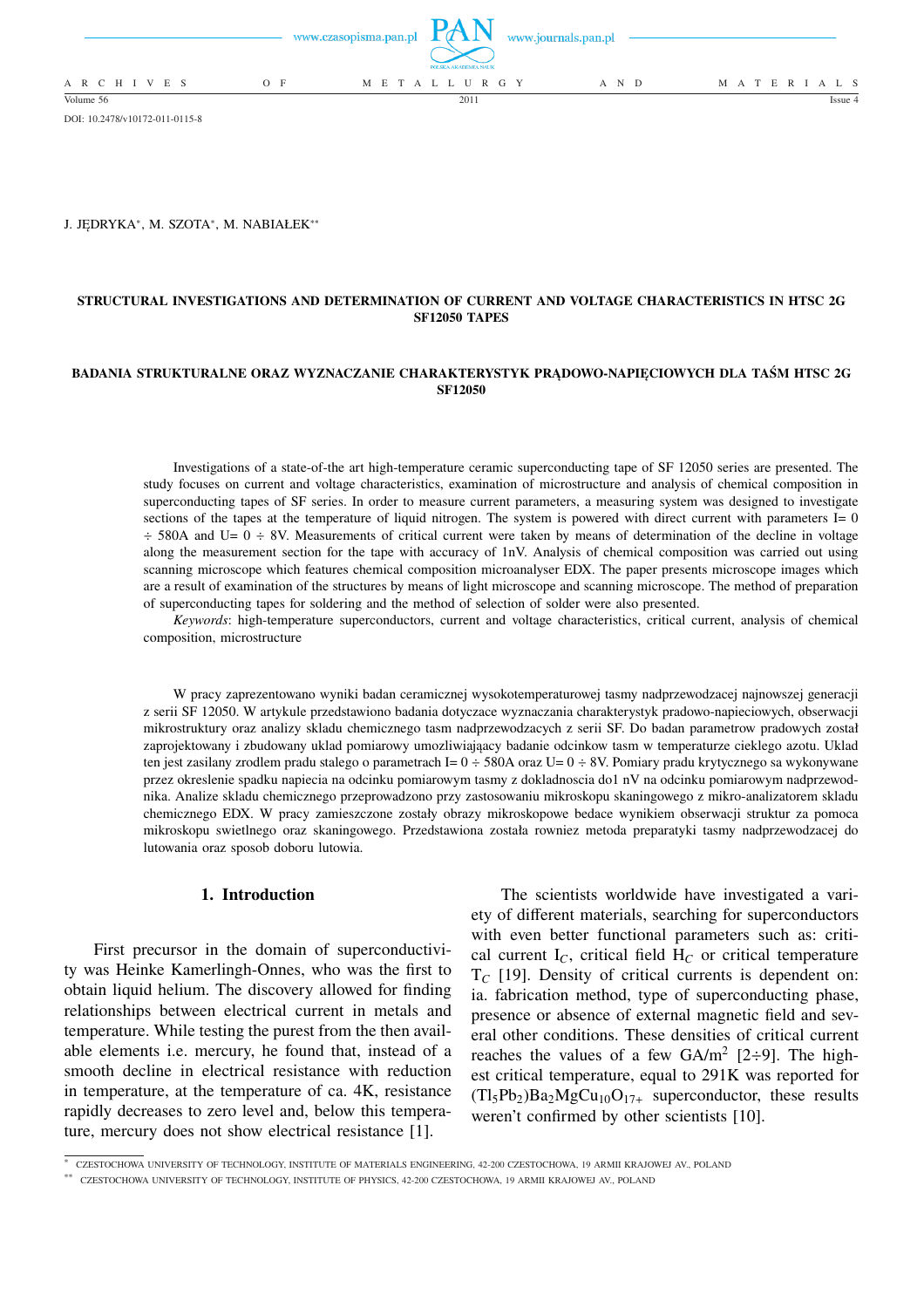www.czasopisma.pan.pl





Currently, the superconducting materials in the form of tapes are produced using several methods of production. Superconductors BSCCO typically are produced using powder metallurgy method by oxidation of the powder in the tube (OPIT), but it is also possible to obtain these materials by electrophoretic deposition on flat surfaces  $[11 \div 13]$ . The YBCO tapes are formed using deposition type method (i.e. three most often applied technologies on the global scale: RABiTS, IBAD and ISD), by deposition of superconducting layer on previously obtained substrates with buffer layer [14÷16]. Superconducting materials with comparable properties are also produced ia. in the form of rings, tapes, tubes [1, 17÷18]. Nowadays all over the world, there are being conducted an advanced investigations about superconductivity.

### **2. Research methods and material**

The investigations were carried out for high-temperature superconducting tape 2G HTSC (2nd Generation High Temperature Superconductors) of SF 12050 series (SF means stabilized free), whereas 12050 means width 12 mm and thickness of 0.5 mm). The types are delivered with manufacturer's specifications, which contain information about the following parameters:

- critical current I<sub>C</sub> at the temperature of liquid nitrogen (77 K, in a uniform field), minimal value 240  $A \pm 10\%$ ,
- tape width 12 mm,
- tape thickness 0,055 mm,
- thickness of silver coating 2  $\mu$ m  $\pm$  0,5  $\mu$ m,
- base material: alloy of Ni and Mo and alloying elements, commercially sold as Hastelloy,
- base material magnetic properties: non-magnetic,
- resistivity of base material: 125  $[\mu \Omega \text{cm}]$ .

Commercial sections of the tape are up to 1000m. In order to carry out the investigations, a 10-metre long tape section was purchased

A measurement system was developed in order to determine the values of critical currents. Exceeding critical current causes the material to switch back from superconductivity state to normal state. In this article, the values of critical current were determined from the current-voltage characteristics by application four points method. It was measured voltage drop on the measuring section of the tested materials. Measuring section where voltage value drop was equal to 3 mm. As a criterion of critical current value was accepted appearance of voltage value equal to 1  $\mu$ V/cm.

The system allows for long-term loading the tape with current exceeding critical levels, which leads to destroying superconducting materials. Further investigations will attempt to characterize a mechanism of destroying HTSC. The current circuit was composed of three-phase current supply HP 6681A with maximal direct output current intensity of 580 A (Readback accuracy for investigated critical currents, using current supply HP 6681A in the range from 0 A to 580 A is 15 mA to 311 mA), and output voltage within the range of 0÷8 V. Voltage measurement circuit was equipped in a very sensitive digital nanovoltometer Keithley 182 with measurement accuracy of 1nV. Current-based investigations of superconducting tapes were performed at the temperature of liquid nitrogen in a cryostat. In order to solder clamps and terminals, a mixture of fusible tin, Wood's alloy (with melting point of 66-72◦C), rosin and flux was used. Soldering temperature doesn't exceed  $100\degree$ C.

Figure 1 presents a stand for tape preparation as well as preparation of current and voltage circuit.



Fig. 1. Stand for preparation of current circuits

Except for determination of current and voltage characteristics, investigations of chemical composition in tape profile were also carried out using scanning electron microscope SEM JSM – 5400 manufactured by JEOL, with EDX micro-analyzer of chemical composition.

During the investigations for the listed bismuth tapes and tapes of SF series, a documentation of microstructures was prepared by means of light microscope with 100x and 500x magnifications.

### **3. Results and discussion**

One of the most important parameters which characterize materials which demonstrate superconducting properties is critical current I*C*. Exceeding critical value of current causes return of a superconductor to normal state although the temperature in the circuit is maintained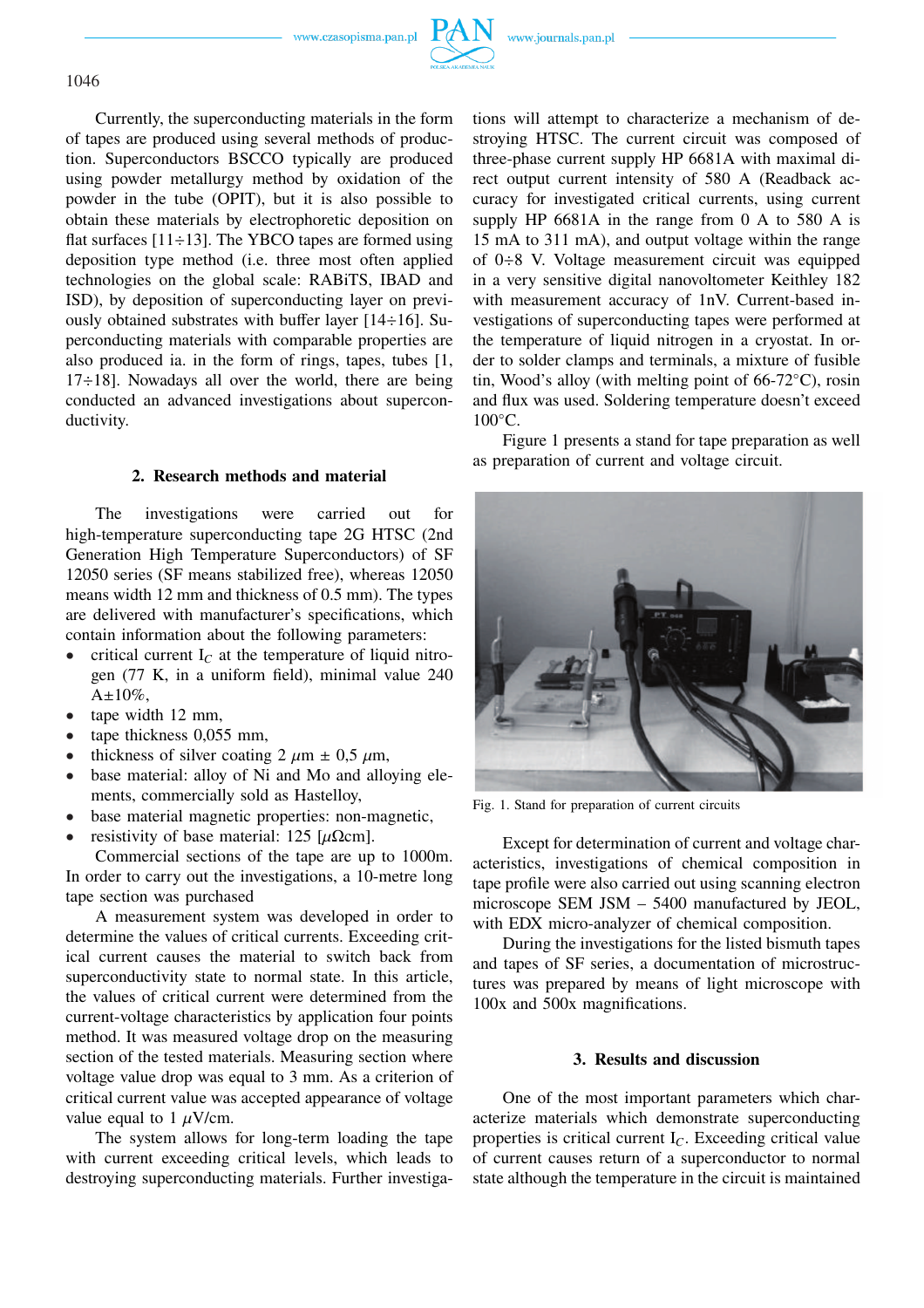



within the range of superconductivity. If the current exceeding the value of Ic passes through the circuit for a certain time, permanent damage to superconducting tape occurs. Figure 2 presents current-voltage characteristic for superconducting tape of second generation, SF 12050 series.



Fig. 2. Current-voltage characteristics for superconducting tape of SF 12050 series determined at the temperature of liquid nitrogen

In order to compare differences which occur in current-voltage characteristics and critical current I*C*, current-voltage characteristics were determined for two additionally selected tapes which differed with their chemical composition and structure. Tapes SF 12050 and SF 4050 differed with width (SF 12050: 12 mm; SF 4050: 4 mm). Bismuth high-temperature superconducting tape was also subject to investigations: it was marked as Bi2223 (BSCCO;  $Bi<sub>2</sub>Sr<sub>2</sub>CaCu<sub>2</sub>O<sub>9</sub>$ ) and differed with its structure and composition. Figures 3 and 4 present current and voltage characteristics for bismuth tape and the tape of SF 4050 series.



Fig. 3. Current and voltage characteristic for bismuth superconducting tape Bi2223 at the temperature of liquid nitrogen



Fig. 4. Current and voltage characteristic for superconducting tape of SF 4050 series at the temperature of liquid nitrogen

As results from characteristics presented in Fig. 2 to 4, highest critical current of  $I<sub>C</sub>=272$  A among the investigated tapes can be observed for the tape of SF 12050 series. Critical currents for bismuth tape and SF 4050 tape were similar and amounted to nearly 120 A.

Figure 5 and 6 present microstructures registered by means of AXIOVERT optical microscope.



Fig. 5. High-temperature superconducting tape Bi2223, magnification 100x



Fig. 6. High-temperature superconducting tape of SF series, magnification 500x

Photographs of microstructures for superconducting bismuth tapes and tapes of SF series were taken for non-etched longitudinal metallographic specimens for magnifications of 100x and 500x.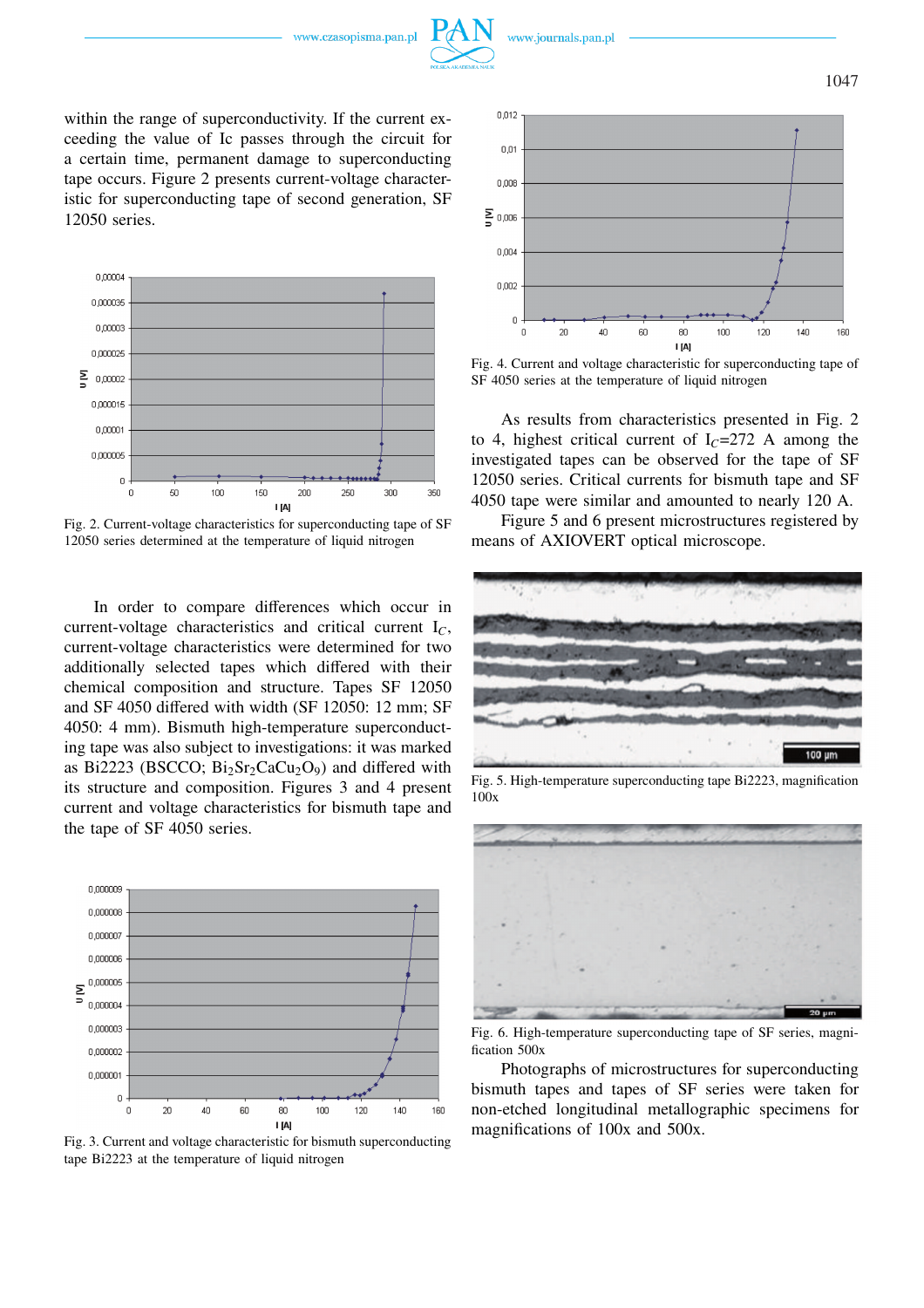www.czasopisma.pan.pl

Bismuth tapes have a laminated structure. The layers of the bismuth-based phase, which show superconducting properties are placed in metallic matrix.

Tapes from SF group are multilayer materials covered with protective coating, in this case silver, which is aimed, among other things, at protecting against the effect of the environment and other factors which could deteriorate current parameters or strength properties of superconducting tape.

In order to determine chemical composition of a superconducting tape of second generation, SF 12050, a section of the tape was randomly selected for the analyses of chemical composition (JEOL SEM JSM – 5400 scanning electron microscope which features EDX chemical composition microanalyser was employed). The examinations were aimed at determination of local differences in chemical composition in relation to average chemical composition claimed by the manufacturer. Chemical composition of SF 12050 superconducting tape expressed in weight percentage (%wt.) is presented in Table 1.

TABLE 1 Chemical composition of HTS 2G SF 12050 tape

| Chemical composition in %wt. |  |    |  |                                                        |  |    |  |     |  |  |
|------------------------------|--|----|--|--------------------------------------------------------|--|----|--|-----|--|--|
| Co                           |  | Cu |  | $\vert$ Fe $\vert$ Mn $\vert$ Mo $\vert$ Ni $\vert$ Si |  |    |  | Ag  |  |  |
|                              |  |    |  |                                                        |  | 52 |  | 6.3 |  |  |

\*REBCO; \*RE – rare earth elements: Eu, Dy, Gd, Y, Sm; BCO denotes barium, cuprum and oxygen.

Fig. 7 presents the places where chemical composition measurements were taken. It is represented by a continuous line on the photograph of longitudinal microsection in SF series.



Fig. 7. Randomly selected location of measurements of chemical composition

Measurement of chemical composition were taken for the coating deposited on the material which shows superconducting properties and for the superconducting material included in composition of the tape of SF series. The results of measurements are presented in Tab. 2÷3.

TABLE 2

Chemical composition of the coating deposited on superconducting material of SF series in %wt.

| Chemical composition in %wt. |      |      |       |  |  |
|------------------------------|------|------|-------|--|--|
| C                            |      | Fe   | Αg    |  |  |
| 3.28                         | 0.58 | 3.83 | 92.32 |  |  |

From the table above, it can be concluded, that in protective coating, next to Ag elements were also detected the presence of Fe, Al and C, which enter into material during the preparation of cross-sections for investigated samples.

TABLE 3 Chemical composition of the area of superconducting material for the tape of SF series in %wt.

| Chemical composition in %wt. |      |      |      |       |       |      |  |
|------------------------------|------|------|------|-------|-------|------|--|
| Cr                           | Mn   | Fe   | Co   | Ni    | Mo    | W    |  |
| 14.79                        | 0.47 | 4.98 | 1.24 | 56.80 | 16.91 | 4.80 |  |

Figure 8 presents a linear distribution of the concentration of elements along the line shown in Fig. 7.



Fig. 8. Linear distribution of the concentration of elements for HTS 2G tape of SF series

As results from this figure, elements such as Ag and Fe are distributed in surface area, which constitutes a protective coating. In the deeper layers of the material are located W, Mo, Cr and Ni elements which are part of substrate.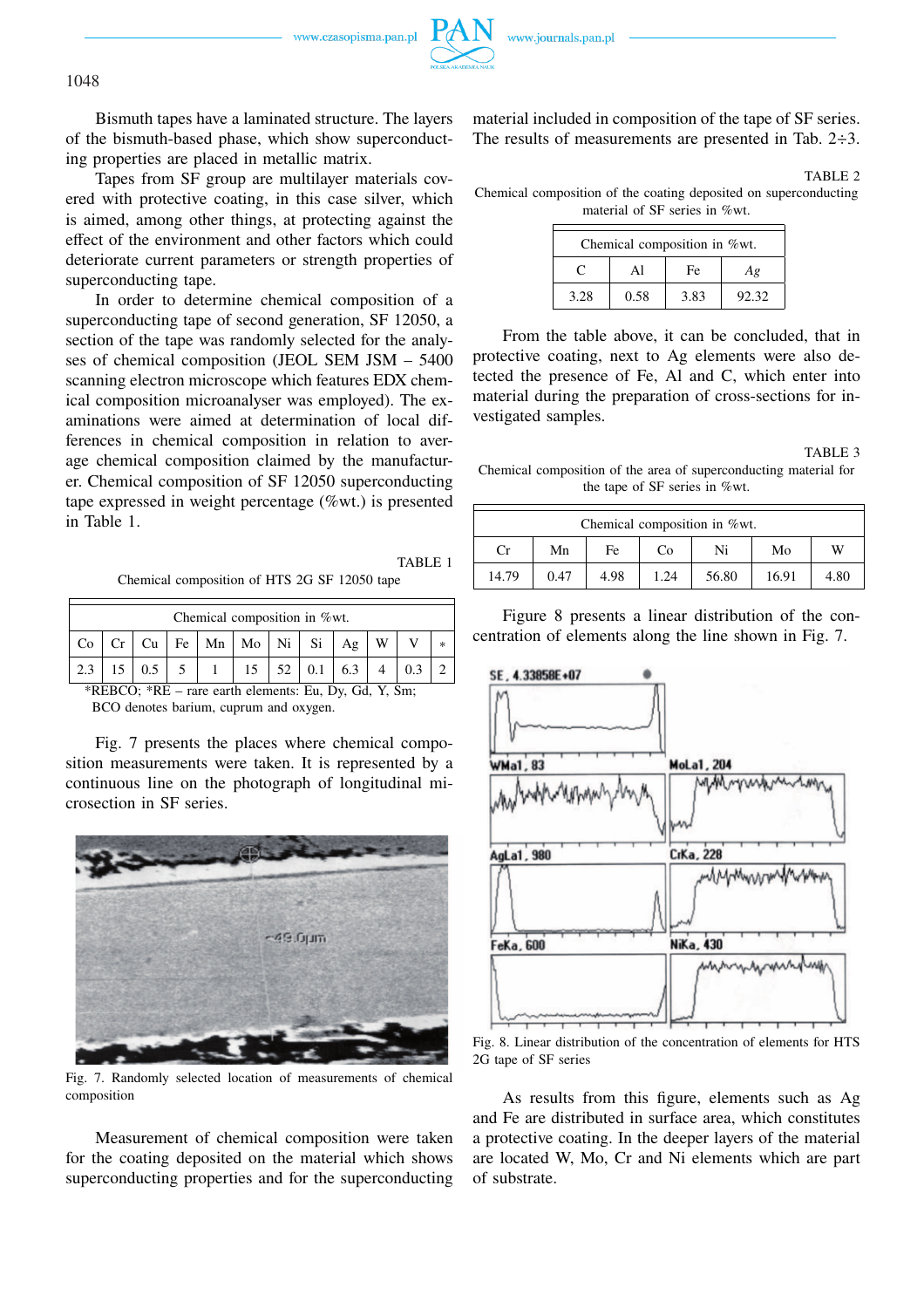

## **4. Conclusions**

- Structural investigations of the selected superconducting tapes revealed that they show different structure. In HTS 1G tapes, layers of superconducting phase are separated with the materials of matrix (Bi2223). HTS 2G tapes are multilayers materials covered with protective coating. They are represented by the tapes of SF series.
- Chemical composition and structure of high-temperature superconducting tapes considerably affects critical current I*C*. Measurement for critical current for the tape of SF12050 series amounted to 272 A, whereas this value for bismuth tape was ca. 120 A.
- Tape width considerably affects critical current values. The studied tapes SF12050 and SF 4050 show the same chemical composition but they differ with width. The difference in critical currents is considerable, but it is not directly proportional to the tape width. For SF 12050 tape,  $I_C$  amounts to 272 A, whereas in the case of the tape SF 4050, the level of I*<sup>C</sup>* was 120 A.
- As results from the comparison of chemical composition given by the manufacturer with chemical composition determined by means of JOEL scanning electron microscope, segregation of elements occurs.
- Knowing current-voltage characteristics of high-temperature tapes will allow for application of suitable current load which does not exceed the value of critical current.

#### **Acknowledgements**

In this paper are presented result of research carried out under research project MNiSW N N507 284636

Current-voltage characteristics for bismuth tapes were prepared in Institute of Low Temperature and Structural Investigation PAN in Wroclaw.

#### **REFERENCES**

- [1] R. P a ł k a, Monolityczne nadprzewodniki wysokotemperaturowe. Modele makroskopowe i zastosowania. Wydawnictwo Politechniki Szczecińskiej, Szczecin 2008.
- [2] Y. Ya m a d a, S.B. K i m, T. A r a k i, Y. T a k a h a s h i, T. Y u a s a, H. K u r a s a k i, I. Hir a b a y a s h i, Y. I i j i m a, K. T a k e d a, Critical current density and related microstructures of TFA-MOD YBCO coated conductors. Phisica C **357-360**, 1007-1010 (2001).
- [3] H. Kitaguchi, H. Miao, H. Kumakura, K. To g a n o, B. C h e n e v i e r, Critical current

density disturbtion in superconducting oxide layer of Bi2Sr2CaCu2O*x*/Ag composite tapes. Physica C **301**, 111-115 (1998).

- [4] S. C h u, M.E. M c H e n r y, Critical current density in high-Tc Bi-2223 single crystals using AC and DC magnetic measurments. Physica C **337**, 229-233 (2000).
- [5] S. Pavard, D. Bourgault, C. Villard, R. To u r n i e r, Critical current density of  $165 \text{ kA/cm}^2$  at 4 K in bulk Bi2212/MgO textured by solidification in a high magnetic field and hot forging. Physica C **316**, 198-204 (1999).
- [6] M. S h i n k a w a, H. U t s u n o m i y a, T. Sakai, Y. Saito, Critical current density of Ag-sheated (Bi,Pb)2223 tapes produced by various thermo-mechanical treatment patterns. Physica C **281**, 64-68 (1997).
- [7] N. I s h i k a w a, T. S u e y o s h i, A. I w a s e, Y.  $Ch$  i m i,  $T$ .  $Fu$  j  $i$  y  $o$  s  $h$   $i$ ,  $K$ .  $M$   $i$  y  $a$   $h$   $a$   $r$   $a$ ,  $T$ .  $Ki$   $s$   $s$ , Critical current density of  $YBa<sub>2</sub>Cu<sub>3</sub>O<sub>y</sub>$  containing inclined columnar defects. Physica C **357-360**, 505-508 (2001).
- [8] E.S. O t a b e, N. Yo s h i d a, M. K i u c h i, T. M a t sushita, J. Ge, B. Ni, L. Wang, Y. Qi, X. Z h a n g, Z. G a o, D. W a n g, Y. M a, Critical current properties of Ag added  $Sr<sub>0,6</sub>K<sub>0,4</sub>Fe<sub>2</sub>As<sub>2</sub>$ . Physica C 470, S413-S415 (2010).
- [9] X.P. C h e n, M.Y. L i, Q. L i u, Z. H a n, Effect of secondary phases evolution in the first sintering process on the critical current density of Bi-2223/Ag tapes. Phisica C **469**, 116-119 (2009).
- [10] http://www.superconductors.org (26.04.2011).
- [11] M.P. James, S.P. Ashworth, B.A. Głowacki, Correlation between cold deformation and microcrack formation in BSCCO-2223 powder in tube superconductor. Aplied superconductivity **4**, 25-33 (1996).
- [12] R. Z e n g, Y.C. G u o, Y. T a n a k a, J. H o r v a t, M. I o n e s c u, T.P. B e a l e s, M. A p p l e y, H.K. L i u, S.X. D o u, Effect on the phase formation of Bi-2223 in some Ag alloy sheathed PIT tapes. Physica C **307**, 229-236 (1998).
- [13] L.D. Woolf, T.L. Figueroa, R.A. Olstad, F.E. E l s n e r, T. O h k a w a, Fabrication of long lenght Bi-2223 superconductor tape using continous electrophoretic deposition on round and flat substrates. Journal of electronics materials **24**, 12, 1797-1801 (1995).
- [14] Goyal, D.P. Norton, D.K. Christen, E.D. Specht, M. Paranthaman, D.M. Kroeger, J.D. Budai, Q. He, F.A. List, R. Feenstra, H.R. K e r c h n e r, D.F. L e e, E. H a t f i e l d, P.M. M a r t i n, J. M a t h i s, C. P a r k, Epitaxial superconductors on rolling-assisted biaxially-textured substrates (RABiTS): a route towards high critical current density wire. Applied superconductivity **4**, 403-427 (1996).
- [15] M. Inoue, S. Nishimura, T. Kuga, M. Kiu c h i, T. K i s s, M. T a k e o, T. M a t s u s h i t a, Y.  $I$ ijima, K. Kakimoto, T. Saitoh, S. Awaj i, K. W a t a n a b e, Y. S h i o h a r a, Critical cur-